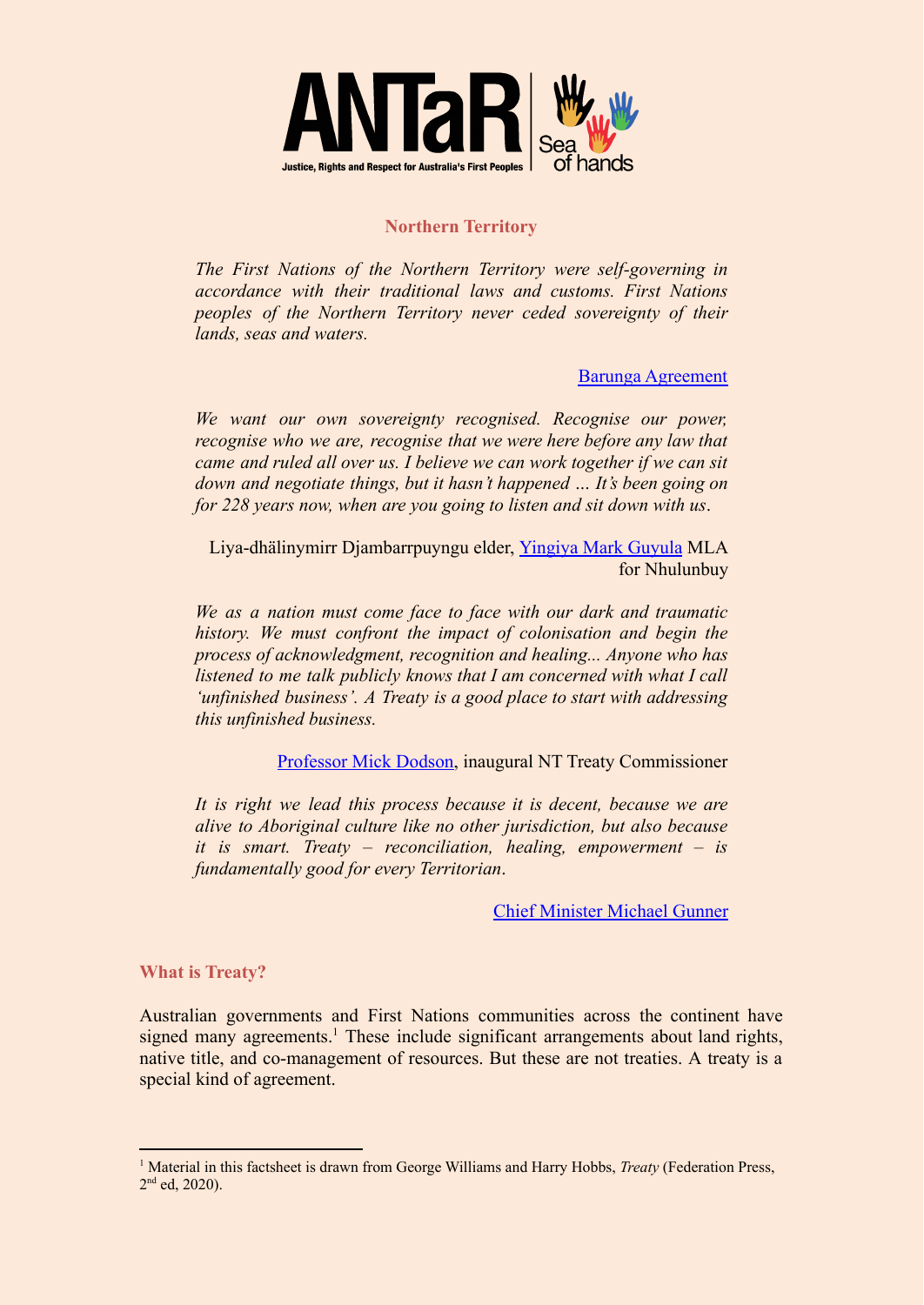Treaty involves three elements: recognition of Indigenous people as polities, negotiation, and lastly a settlement of claims that provides for Indigenous self-government.

The conditions are important. A treaty is an instrument that is designed to improve the lives of First Nations communities and aims to secure the foundations for a just relationship between Indigenous peoples and the State.

No formal treaty has ever been signed between Aboriginal and Torres Strait Islander peoples and the British or Australian governments. However, in recent years, the Northern Territory has joined a number of other jurisdictions in making clear steps in this direction.

**What is the history of Treaty in the Northern Territory?**

First Nations peoples have inhabited the Northern Territory for at least 60,000 years. Over hundreds of years prior to European contact, First Nations peoples in the Territory traded with Macassan people, developing complex social and economic relations. Although the first settlement at Port Jackson was set up in 1788, British colonisation proceeded slowly in the Territory. It was not until 1869 that the first settlement was established.

In the absence of any negotiated agreement for their presence, the permanent arrival of the British had devastating consequences for Aboriginal peoples in the Territory; consequences that continue to be felt today. In an 1889 report on the Northern Territory, J.L. Parsons described the impact of colonisation:

The primary fact… is that the aborigines regard the land as theirs, and that the intrusion of the white man is a declaration of war, and the result is simply 'the survival of the fittest'.<sup>2</sup>

Over the first half of the twentieth century, governments essentially continued this war in other forms. Legislation and policy placed significant restrictions on the lives of First Nations peoples. It was during this period that the Stolen Generations commenced, with 'half caste' Aboriginal children removed from their families and placed in institutions. The *Bringing them Home* report concluded that this policy constituted 'genocide'.<sup>3</sup>

First Nations peoples did not die out. Indeed, despite the significant limits placed on their freedom, Aboriginal peoples were central to the economic development of the Territory. As the Queensland Chief Protector noted in 1929,

One fact is universally admitted, that the pastoral industry in the Territory is absolutely dependent upon the blacks for the labour, domestic and field, necessary to successfully carry on. If they were

<sup>2</sup> John Langdon Parsons, South Australian Government Resident, *1889 Report on the Northern Territory* (1889) 9.

<sup>3</sup> Human Rights and Equal Opportunity Commission, *Report of the National Inquiry into the Separation of Aboriginal and Torres Strait Islander Children from Their Families* (1997) Ch 13.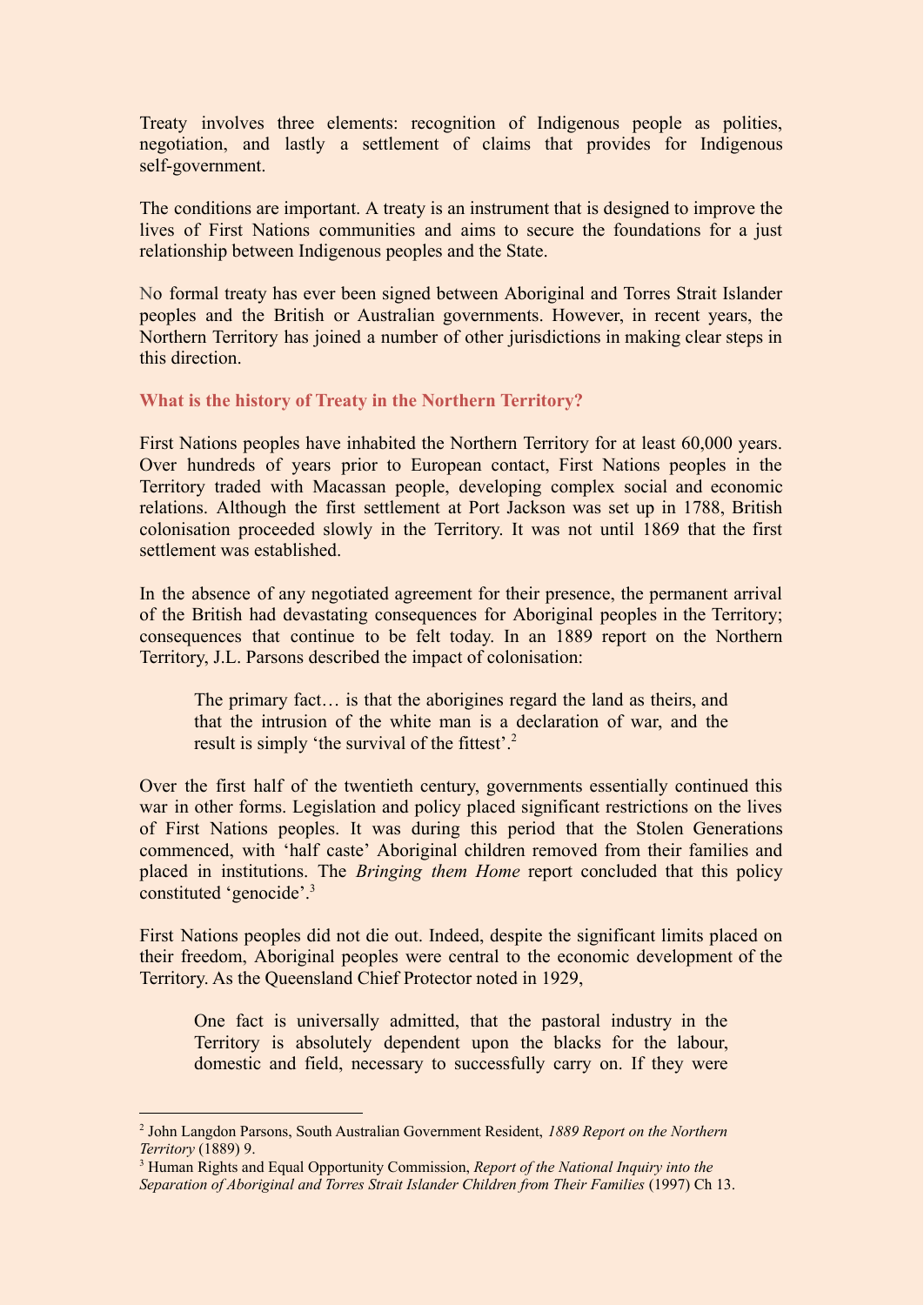removed, most of the holdings, especially the smaller ones, would have to be abandoned<sup>4</sup>

In the 1960s, the determination of First Nations peoples for recognition of their rights and interests began to take hold. In 1963, the Yolngu community of Yirrkala drafted a Bark Petition calling for recognition of their land rights. The Parliament set up a committee to investigate the petition, but the government subsequently granted rights to a mining company to develop a bauxite mine. Disappointed by the governments' failure to listen, the Yolngu took the Australian government to Court. Although they lost, their tenacity led directly to the establishment of the Woodward Royal Commission, which recommended the introduction of a system of land rights across the Territory. Their determination inspired other First Nations communities. In 1971, the Larrakia petitioned the Queen, calling for land rights and political representation.

In the 1970s and 1980s treaty talk became more prominent. In 1979, the National Aboriginal Conference – an elected Indigenous representative body – passed a resolution calling for a 'Makarrata'. Makarrata is a Yolngu word meaning a coming together after a struggle. The term was chosen because it was seen as less politically explosive than a call for 'treaty'. The following decade, in 1988, Wenten Rubuntja (Central Land Council) and Galarrwuy Yunupingu (Northern Land Council) presented Prime Minister Bob Hawke with the 'Barunga Statement', calling for a Treaty. The prime minister committed to a Treaty by 1990. However, met by a hostile opposition, the Government shelved the idea in 1991.

The Northern Territory was granted self-government in 1978. Twenty years later, during debate over whether the Territory should become a State, First Nations peoples issued the Kalkaringi Statement. The Statement criticised the Northern Territory Government for failing to negotiate with Aboriginal people. The Statement called for self-government, recognition of Aboriginal structures of law and governance, land rights to be protected, effective levels of representation in parliament, and a guarantee of human rights. The referendum on Statehood was defeated by less than 4000 votes.

In recent years, treaty has been placed firmly on the political agenda. In September 2016, Yingiya Mark Guyula won the Northern Territory seat of Nhulunbuy with 1,648 votes. On 12 September 2016, the Chief Minister for the Northern Territory, Michael Gunner, declared that his Government would establish a subcommittee on Aboriginal affairs to 'drive public discussions on a treaty'.<sup>5</sup>

The Northern Territory and Land Councils agreed to establish a Treaty Working Group to develop a Memorandum of Understanding in March 2018. On 8 June 2018 the Northern Territory Government and all four Aboriginal land councils signed the historic agreement to begin treaty talks. The Barunga Agreement commits all parties to a three-year process to consult all Territorians to develop a process to negotiate a treaty, with the aim of achieving real change and substantive long-term benefits for Aboriginal people.

<sup>5</sup> Helen Davidson, 'Northern Territory Labor Government Announces Majority Female Cabinet', *Guardian Australia*, 12 September 2016 <sup>4</sup> JW Bleakley, *The Aboriginals and Half-Castes of Central Australia and North Australia* (1929) 7

<sup>&</sup>lt;[https://www.theguardian.com/australia-news/2016/sep/12/northern-territory-labor-government-annou](https://www.theguardian.com/australia-news/2016/sep/12/northern-territory-labor-government-announces-majority-female-cabinet) [nces-majority-female-cabinet>](https://www.theguardian.com/australia-news/2016/sep/12/northern-territory-labor-government-announces-majority-female-cabinet).